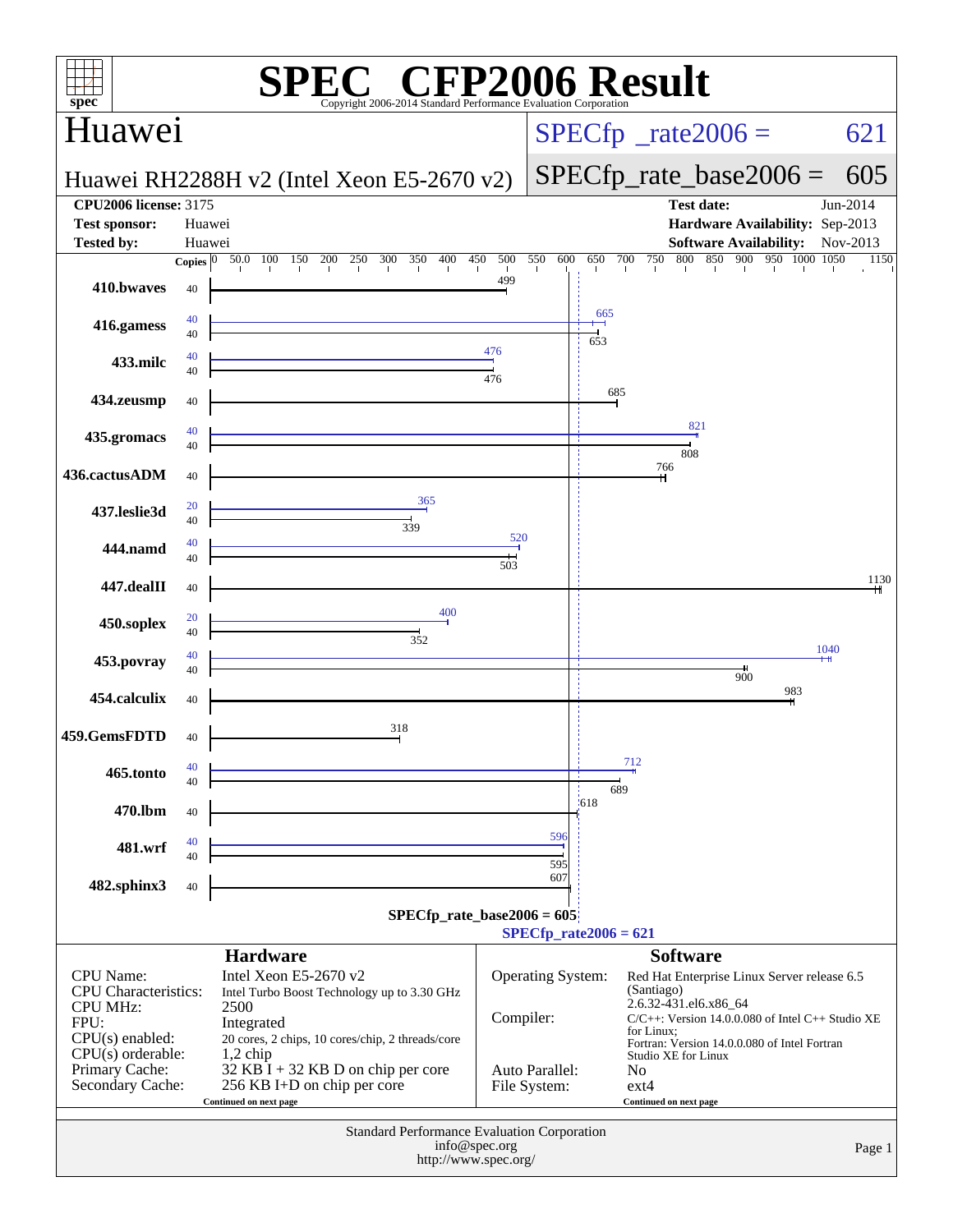

### Huawei

#### $SPECTp_rate2006 = 621$

Huawei RH2288H v2 (Intel Xeon E5-2670 v2)

## [SPECfp\\_rate\\_base2006 =](http://www.spec.org/auto/cpu2006/Docs/result-fields.html#SPECfpratebase2006) 605

**[CPU2006 license:](http://www.spec.org/auto/cpu2006/Docs/result-fields.html#CPU2006license)** 3175 **[Test date:](http://www.spec.org/auto/cpu2006/Docs/result-fields.html#Testdate)** Jun-2014 **[Test sponsor:](http://www.spec.org/auto/cpu2006/Docs/result-fields.html#Testsponsor)** Huawei **[Hardware Availability:](http://www.spec.org/auto/cpu2006/Docs/result-fields.html#HardwareAvailability)** Sep-2013

| <b>Tested by:</b>                                                          | Huawei                                                                                                                           | <b>Software Availability:</b>                                                      | Nov-2013                                                         |  |
|----------------------------------------------------------------------------|----------------------------------------------------------------------------------------------------------------------------------|------------------------------------------------------------------------------------|------------------------------------------------------------------|--|
| L3 Cache:<br>Other Cache:<br>Memory:<br>Disk Subsystem:<br>Other Hardware: | $25 \text{ MB I+D}$ on chip per chip<br>None<br>256 GB (16 x 16 GB 2Rx4 PC3-14900R-13, ECC)<br>1 x 300 GB SAS, 10000 RPM<br>None | <b>System State:</b><br><b>Base Pointers:</b><br>Peak Pointers:<br>Other Software: | Run level 3 (multi-user)<br>$32/64$ -bit<br>$32/64$ -bit<br>None |  |

|                  | <b>Base</b>   |                |       |                |       |                | <b>Peak</b> |               |                |              |                |              |                |              |
|------------------|---------------|----------------|-------|----------------|-------|----------------|-------------|---------------|----------------|--------------|----------------|--------------|----------------|--------------|
| <b>Benchmark</b> | <b>Copies</b> | <b>Seconds</b> | Ratio | <b>Seconds</b> | Ratio | <b>Seconds</b> | Ratio       | <b>Copies</b> | <b>Seconds</b> | <b>Ratio</b> | <b>Seconds</b> | <b>Ratio</b> | <b>Seconds</b> | <b>Ratio</b> |
| 410.bwayes       | 40            | 1089           | 499   | 1089           | 499   | 1089           | 499         | 40            | 1089           | 499          | 1089           | 499          | 1089           | 499          |
| 416.gamess       | 40            | 1199           | 653   | 1198           | 654   | 1201           | 652         | 40            | 1177           | 665          | 1178           | 665          | 1215           | 644          |
| $433$ .milc      | 40            | 771            | 476   | 771            | 476   | 771            | 477         | 40            | 770            | 477          | 771            | 476          | 771            | 476          |
| $434$ . zeusmp   | 40            | 530            | 686   | 532            | 685   | 531            | 685         | 40            | 530            | 686          | 532            | 685          | 531            | 685          |
| 435.gromacs      | 40            | 353            | 808   | 353            | 809   | 354            | 808         | 40            | 349            | 819          | 348            | 821          | 348            | 821          |
| 436.cactusADM    | 40            | 624            | 766   | 623            | 767   | 630            | 759         | 40            | 624            | 766          | 623            | 767          | 630            | 759          |
| 437.leslie3d     | 40            | 1110           | 339   | 1110           | 339   | 1111           | 338         | 20            | 516            | 365          | 516            | 364          | 516            | 365          |
| 444.namd         | 40            | 639            | 502   | 622            | 515   | 638            | 503         | 40            | 616            | 521          | 617            | 520          | 618            | 519          |
| 447.dealII       | 40            | 405            | 1130  | 406            | 1130  | 408            | 1120        | 40            | 405            | 1130         | 406            | 1130         | 408            | 1120         |
| $450$ .soplex    | 40            | 948            | 352   | 947            | 352   | 947            | 352         | 20            | 418            | 399          | 417            | 400          | 416            | 401          |
| 453.povray       | 40            | 235            | 904   | 237            | 900   | 237            | 900l        | 40            | 206            | 1030         | 204            | 1050         | 204            | 1040         |
| 454.calculix     | 40            | 336            | 983   | 335            | 984   | 338            | 978         | 40            | 336            | 983          | 335            | 984          | 338            | 978          |
| 459.GemsFDTD     | 40            | 1331           | 319   | 1333           | 318   | 1334           | 318         | 40            | 1331           | 319          | 1333           | 318          | 1334           | 318          |
| 465.tonto        | 40            | 571            | 689   | 571            | 689   | 571            | 689         | 40            | 553            | 712          | 553            | 712          | 550            | 716          |
| 470.1bm          | 40            | 889            | 618   | 889            | 618   | 889            | 618         | 40            | 889            | 618          | 889            | 618          | 889            | 618          |
| 481.wrf          | 40            | 751            | 595   | 752            | 594   | 751            | 595         | 40            | 749            | 596          | 750            | 596          | 751            | 595          |
| 482.sphinx3      | 40            | 1284           | 607   | 1286           | 606   | 1284           | 607         | 40            | 1284           | 607          | 1286           | 606          | 1284           | 607          |

#### **[Submit Notes](http://www.spec.org/auto/cpu2006/Docs/result-fields.html#SubmitNotes)**

 The numactl mechanism was used to bind copies to processors. The config file option 'submit' was used to generate numactl commands to bind each copy to a specific processor. For details, please see the config file.

#### **[Operating System Notes](http://www.spec.org/auto/cpu2006/Docs/result-fields.html#OperatingSystemNotes)**

Stack size set to unlimited using "ulimit -s unlimited"

#### **[Platform Notes](http://www.spec.org/auto/cpu2006/Docs/result-fields.html#PlatformNotes)**

 BIOS configuration: Set Power Efficiency Mode to Custom Baseboard Management Controller used to adjust the fan speed to 100%

Continued on next page

Standard Performance Evaluation Corporation [info@spec.org](mailto:info@spec.org) <http://www.spec.org/>

Page 2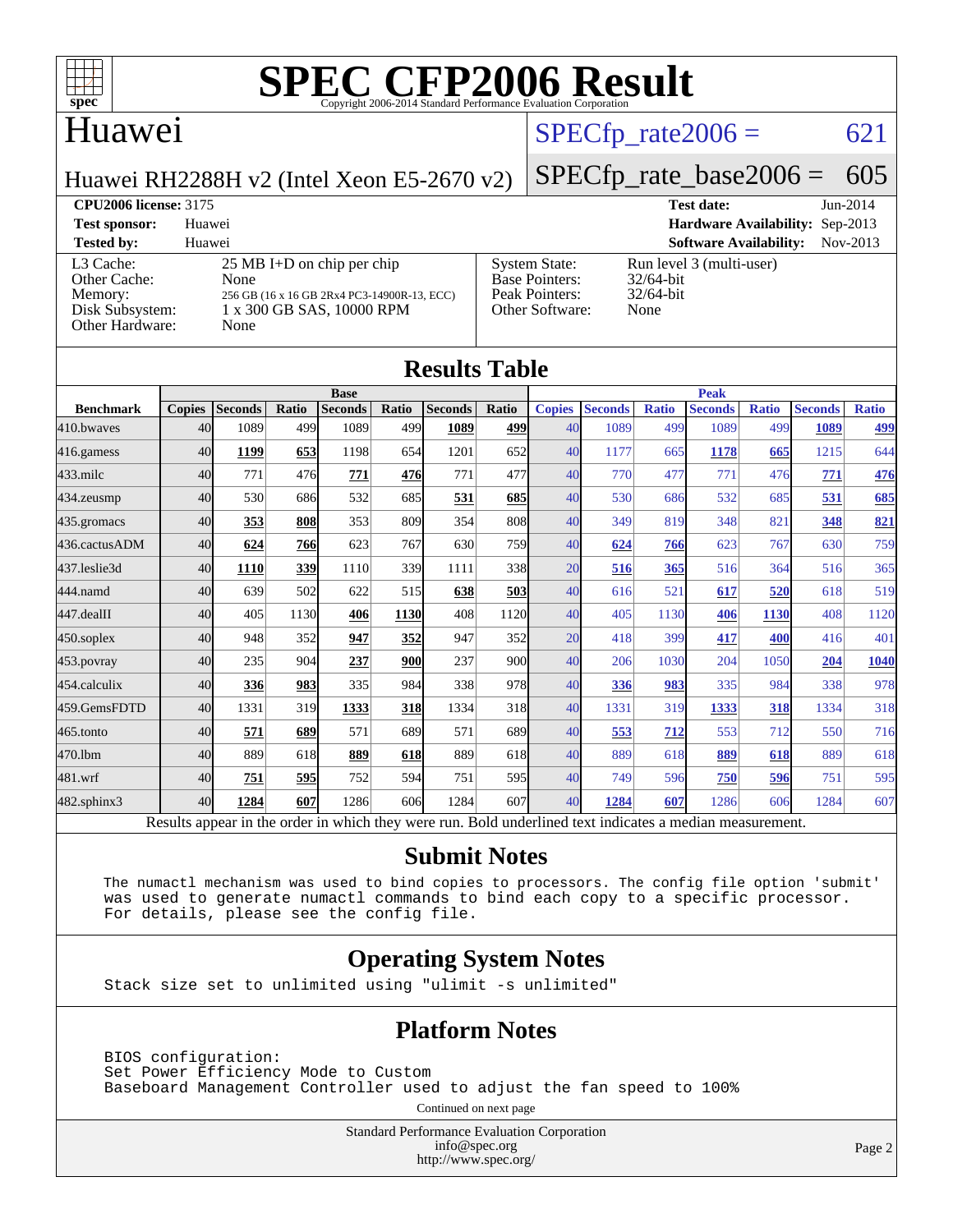

#### Huawei

 $SPECTp\_rate2006 = 621$ 

Huawei RH2288H v2 (Intel Xeon E5-2670 v2)

**[Tested by:](http://www.spec.org/auto/cpu2006/Docs/result-fields.html#Testedby)** Huawei **[Software Availability:](http://www.spec.org/auto/cpu2006/Docs/result-fields.html#SoftwareAvailability)** Nov-2013

**[CPU2006 license:](http://www.spec.org/auto/cpu2006/Docs/result-fields.html#CPU2006license)** 3175 **[Test date:](http://www.spec.org/auto/cpu2006/Docs/result-fields.html#Testdate)** Jun-2014 **[Test sponsor:](http://www.spec.org/auto/cpu2006/Docs/result-fields.html#Testsponsor)** Huawei **[Hardware Availability:](http://www.spec.org/auto/cpu2006/Docs/result-fields.html#HardwareAvailability)** Sep-2013

[SPECfp\\_rate\\_base2006 =](http://www.spec.org/auto/cpu2006/Docs/result-fields.html#SPECfpratebase2006) 605

#### **[Platform Notes \(Continued\)](http://www.spec.org/auto/cpu2006/Docs/result-fields.html#PlatformNotes)**

Standard Performance Evaluation Corporation [info@spec.org](mailto:info@spec.org) Sysinfo program /spec/config/sysinfo.rev6818 \$Rev: 6818 \$ \$Date:: 2012-07-17 #\$ e86d102572650a6e4d596a3cee98f191 running on localhost Fri Jun 27 02:58:46 2014 This section contains SUT (System Under Test) info as seen by some common utilities. To remove or add to this section, see: <http://www.spec.org/cpu2006/Docs/config.html#sysinfo> From /proc/cpuinfo model name : Intel(R) Xeon(R) CPU E5-2670 v2 @ 2.50GHz 2 "physical id"s (chips) 40 "processors" cores, siblings (Caution: counting these is hw and system dependent. The following excerpts from /proc/cpuinfo might not be reliable. Use with caution.) cpu cores : 10 siblings : 20 physical 0: cores 0 1 2 3 4 8 9 10 11 12 physical 1: cores 0 1 2 3 4 8 9 10 11 12 cache size : 25600 KB From /proc/meminfo<br>MemTotal: 264478184 kB HugePages\_Total: 0<br>Hugepagesize: 2048 kB Hugepagesize: /usr/bin/lsb\_release -d Red Hat Enterprise Linux Server release 6.5 (Santiago) From /etc/\*release\* /etc/\*version\* redhat-release: Red Hat Enterprise Linux Server release 6.5 (Santiago) system-release: Red Hat Enterprise Linux Server release 6.5 (Santiago) system-release-cpe: cpe:/o:redhat:enterprise\_linux:6server:ga:server uname -a: Linux localhost 2.6.32-431.el6.x86\_64 #1 SMP Sun Nov 10 22:19:54 EST 2013 x86\_64 x86\_64 x86\_64 GNU/Linux run-level 3 Jun 26 15:15 SPEC is set to: /spec Filesystem Type Size Used Avail Use% Mounted on /dev/sda2 ext4 272G 100G 158G 39% / Additional information from dmidecode: BIOS Insyde Corp. RMIBV629 05/12/2014 Memory: 2x Hynix HMT42GR7AFR4C-RD 16 GB 1866 MHz 2 rank 8x NO DIMM NO DIMM 8x Samsung M393B2G70DB0-CMA 16 GB 1866 MHz 2 rank 6x Samsung M393B2G70QH0-CMA 16 GB 1866 MHz 2 rank Continued on next page

<http://www.spec.org/>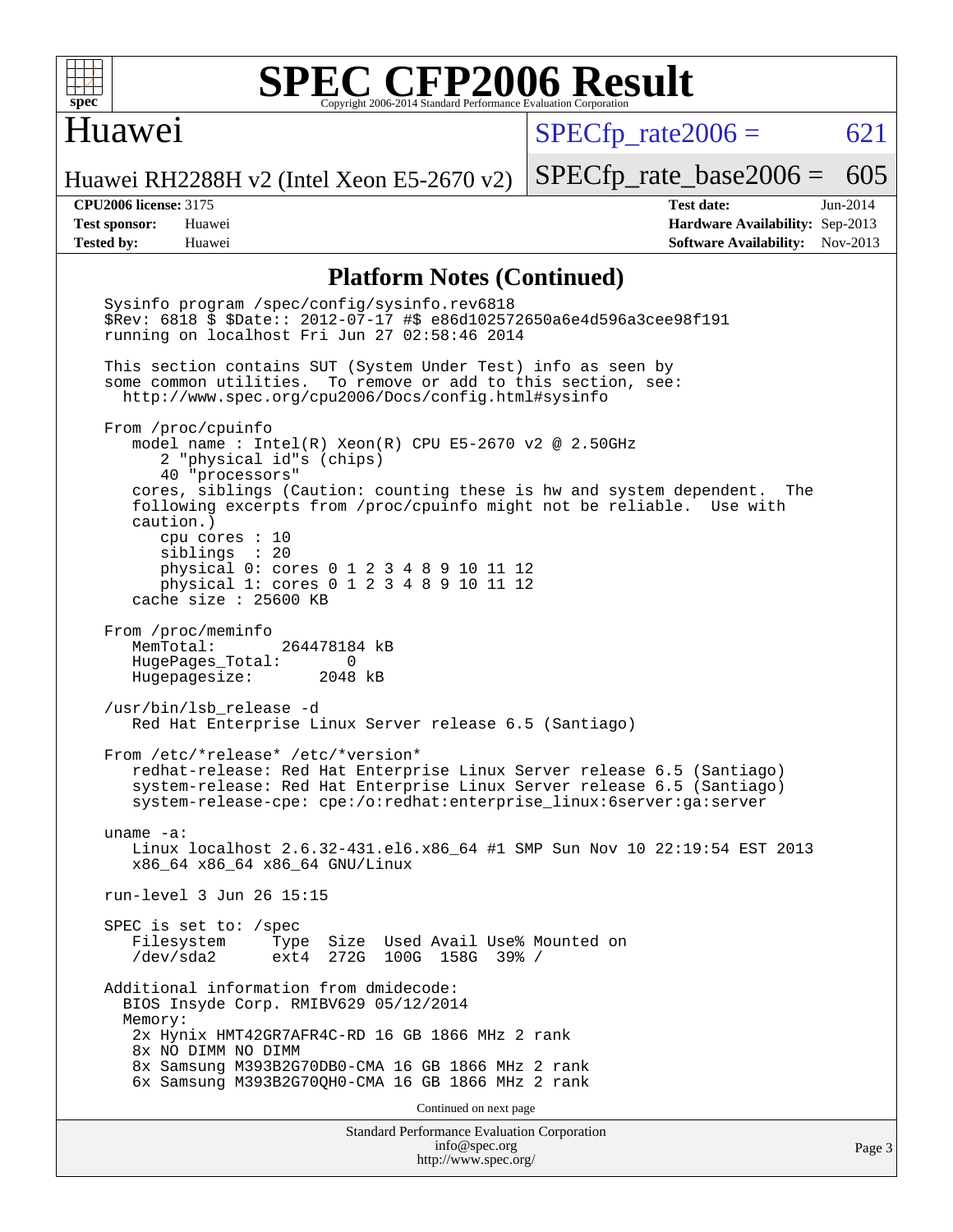

#### Huawei

 $SPECTp\_rate2006 = 621$ 

Huawei RH2288H v2 (Intel Xeon E5-2670 v2)

[SPECfp\\_rate\\_base2006 =](http://www.spec.org/auto/cpu2006/Docs/result-fields.html#SPECfpratebase2006) 605 **[CPU2006 license:](http://www.spec.org/auto/cpu2006/Docs/result-fields.html#CPU2006license)** 3175 **[Test date:](http://www.spec.org/auto/cpu2006/Docs/result-fields.html#Testdate)** Jun-2014

**[Test sponsor:](http://www.spec.org/auto/cpu2006/Docs/result-fields.html#Testsponsor)** Huawei **[Hardware Availability:](http://www.spec.org/auto/cpu2006/Docs/result-fields.html#HardwareAvailability)** Sep-2013 **[Tested by:](http://www.spec.org/auto/cpu2006/Docs/result-fields.html#Testedby)** Huawei **[Software Availability:](http://www.spec.org/auto/cpu2006/Docs/result-fields.html#SoftwareAvailability)** Nov-2013

#### **[Platform Notes \(Continued\)](http://www.spec.org/auto/cpu2006/Docs/result-fields.html#PlatformNotes)**

(End of data from sysinfo program)

#### **[General Notes](http://www.spec.org/auto/cpu2006/Docs/result-fields.html#GeneralNotes)**

Environment variables set by runspec before the start of the run: LD\_LIBRARY\_PATH = "/spec/libs/32:/spec/libs/64:/spec/sh"

 Binaries compiled on a system with 1x Core i7-860 CPU + 8GB memory using RedHat EL 6.4 Transparent Huge Pages enabled with: echo always > /sys/kernel/mm/redhat\_transparent\_hugepage/enabled Filesystem page cache cleared with: echo 1> /proc/sys/vm/drop\_caches The Huawei RH2288H v2 and Huawei RH2288 v2 and the Huawei RH1288 v2 models are electronically equivalent. The results have been measured on a Huawei RH2288H v2 model

#### **[Base Compiler Invocation](http://www.spec.org/auto/cpu2006/Docs/result-fields.html#BaseCompilerInvocation)**

 $C$  benchmarks:<br>icc  $-m64$ 

[C++ benchmarks:](http://www.spec.org/auto/cpu2006/Docs/result-fields.html#CXXbenchmarks) [icpc -m64](http://www.spec.org/cpu2006/results/res2014q3/cpu2006-20140628-30050.flags.html#user_CXXbase_intel_icpc_64bit_bedb90c1146cab66620883ef4f41a67e)

[Fortran benchmarks](http://www.spec.org/auto/cpu2006/Docs/result-fields.html#Fortranbenchmarks): [ifort -m64](http://www.spec.org/cpu2006/results/res2014q3/cpu2006-20140628-30050.flags.html#user_FCbase_intel_ifort_64bit_ee9d0fb25645d0210d97eb0527dcc06e)

[Benchmarks using both Fortran and C](http://www.spec.org/auto/cpu2006/Docs/result-fields.html#BenchmarksusingbothFortranandC): [icc -m64](http://www.spec.org/cpu2006/results/res2014q3/cpu2006-20140628-30050.flags.html#user_CC_FCbase_intel_icc_64bit_0b7121f5ab7cfabee23d88897260401c) [ifort -m64](http://www.spec.org/cpu2006/results/res2014q3/cpu2006-20140628-30050.flags.html#user_CC_FCbase_intel_ifort_64bit_ee9d0fb25645d0210d97eb0527dcc06e)

#### **[Base Portability Flags](http://www.spec.org/auto/cpu2006/Docs/result-fields.html#BasePortabilityFlags)**

| 410.bwaves: -DSPEC CPU LP64                |  |
|--------------------------------------------|--|
| 416.gamess: - DSPEC_CPU_LP64               |  |
| 433.milc: -DSPEC CPU LP64                  |  |
| 434.zeusmp: -DSPEC_CPU_LP64                |  |
| 435.gromacs: -DSPEC_CPU_LP64 -nofor_main   |  |
| 436.cactusADM: -DSPEC CPU LP64 -nofor main |  |
| 437.leslie3d: -DSPEC CPU LP64              |  |
| 444.namd: - DSPEC CPU LP64                 |  |
| 447.dealII: -DSPEC_CPU_LP64                |  |
| 450.soplex: -DSPEC_CPU_LP64                |  |
| 453.povray: -DSPEC_CPU_LP64                |  |
| 454.calculix: -DSPEC_CPU_LP64 -nofor_main  |  |
| 459.GemsFDTD: - DSPEC_CPU_LP64             |  |
|                                            |  |

Continued on next page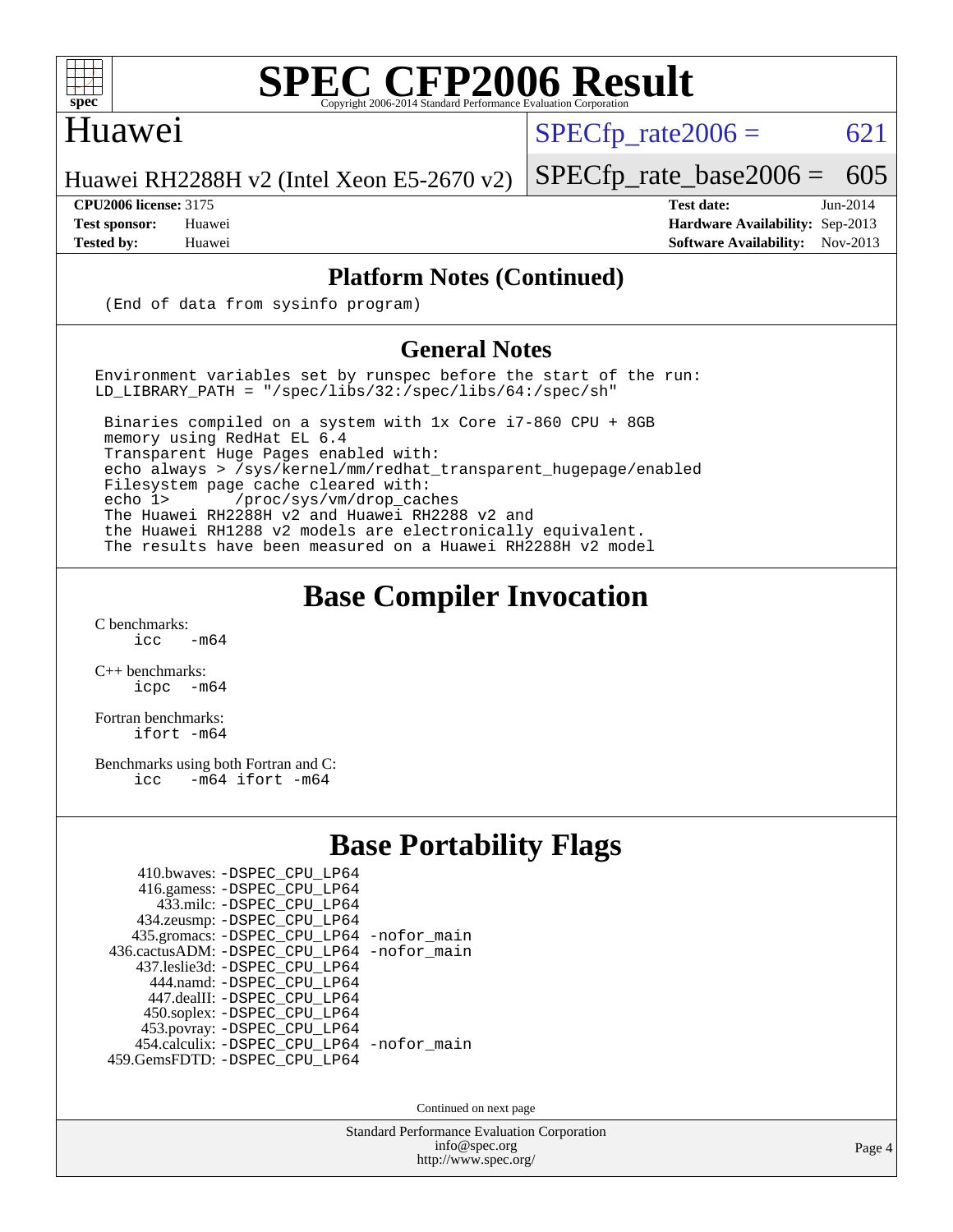

#### Huawei

 $SPECTp\_rate2006 = 621$ 

Huawei RH2288H v2 (Intel Xeon E5-2670 v2)

[SPECfp\\_rate\\_base2006 =](http://www.spec.org/auto/cpu2006/Docs/result-fields.html#SPECfpratebase2006) 605

**[CPU2006 license:](http://www.spec.org/auto/cpu2006/Docs/result-fields.html#CPU2006license)** 3175 **[Test date:](http://www.spec.org/auto/cpu2006/Docs/result-fields.html#Testdate)** Jun-2014 **[Test sponsor:](http://www.spec.org/auto/cpu2006/Docs/result-fields.html#Testsponsor)** Huawei **[Hardware Availability:](http://www.spec.org/auto/cpu2006/Docs/result-fields.html#HardwareAvailability)** Sep-2013 **[Tested by:](http://www.spec.org/auto/cpu2006/Docs/result-fields.html#Testedby)** Huawei **[Software Availability:](http://www.spec.org/auto/cpu2006/Docs/result-fields.html#SoftwareAvailability)** Nov-2013

### **[Base Portability Flags \(Continued\)](http://www.spec.org/auto/cpu2006/Docs/result-fields.html#BasePortabilityFlags)**

 465.tonto: [-DSPEC\\_CPU\\_LP64](http://www.spec.org/cpu2006/results/res2014q3/cpu2006-20140628-30050.flags.html#suite_basePORTABILITY465_tonto_DSPEC_CPU_LP64) 470.lbm: [-DSPEC\\_CPU\\_LP64](http://www.spec.org/cpu2006/results/res2014q3/cpu2006-20140628-30050.flags.html#suite_basePORTABILITY470_lbm_DSPEC_CPU_LP64)

 481.wrf: [-DSPEC\\_CPU\\_LP64](http://www.spec.org/cpu2006/results/res2014q3/cpu2006-20140628-30050.flags.html#suite_basePORTABILITY481_wrf_DSPEC_CPU_LP64) [-DSPEC\\_CPU\\_CASE\\_FLAG](http://www.spec.org/cpu2006/results/res2014q3/cpu2006-20140628-30050.flags.html#b481.wrf_baseCPORTABILITY_DSPEC_CPU_CASE_FLAG) [-DSPEC\\_CPU\\_LINUX](http://www.spec.org/cpu2006/results/res2014q3/cpu2006-20140628-30050.flags.html#b481.wrf_baseCPORTABILITY_DSPEC_CPU_LINUX) 482.sphinx3: [-DSPEC\\_CPU\\_LP64](http://www.spec.org/cpu2006/results/res2014q3/cpu2006-20140628-30050.flags.html#suite_basePORTABILITY482_sphinx3_DSPEC_CPU_LP64)

**[Base Optimization Flags](http://www.spec.org/auto/cpu2006/Docs/result-fields.html#BaseOptimizationFlags)**

[C benchmarks](http://www.spec.org/auto/cpu2006/Docs/result-fields.html#Cbenchmarks):

[-xAVX](http://www.spec.org/cpu2006/results/res2014q3/cpu2006-20140628-30050.flags.html#user_CCbase_f-xAVX) [-ipo](http://www.spec.org/cpu2006/results/res2014q3/cpu2006-20140628-30050.flags.html#user_CCbase_f-ipo) [-O3](http://www.spec.org/cpu2006/results/res2014q3/cpu2006-20140628-30050.flags.html#user_CCbase_f-O3) [-no-prec-div](http://www.spec.org/cpu2006/results/res2014q3/cpu2006-20140628-30050.flags.html#user_CCbase_f-no-prec-div) [-opt-prefetch](http://www.spec.org/cpu2006/results/res2014q3/cpu2006-20140628-30050.flags.html#user_CCbase_f-opt-prefetch) [-auto-p32](http://www.spec.org/cpu2006/results/res2014q3/cpu2006-20140628-30050.flags.html#user_CCbase_f-auto-p32) [-ansi-alias](http://www.spec.org/cpu2006/results/res2014q3/cpu2006-20140628-30050.flags.html#user_CCbase_f-ansi-alias) [-opt-mem-layout-trans=3](http://www.spec.org/cpu2006/results/res2014q3/cpu2006-20140628-30050.flags.html#user_CCbase_f-opt-mem-layout-trans_a7b82ad4bd7abf52556d4961a2ae94d5)

[C++ benchmarks:](http://www.spec.org/auto/cpu2006/Docs/result-fields.html#CXXbenchmarks)

[-xAVX](http://www.spec.org/cpu2006/results/res2014q3/cpu2006-20140628-30050.flags.html#user_CXXbase_f-xAVX) [-ipo](http://www.spec.org/cpu2006/results/res2014q3/cpu2006-20140628-30050.flags.html#user_CXXbase_f-ipo) [-O3](http://www.spec.org/cpu2006/results/res2014q3/cpu2006-20140628-30050.flags.html#user_CXXbase_f-O3) [-no-prec-div](http://www.spec.org/cpu2006/results/res2014q3/cpu2006-20140628-30050.flags.html#user_CXXbase_f-no-prec-div) [-opt-prefetch](http://www.spec.org/cpu2006/results/res2014q3/cpu2006-20140628-30050.flags.html#user_CXXbase_f-opt-prefetch) [-auto-p32](http://www.spec.org/cpu2006/results/res2014q3/cpu2006-20140628-30050.flags.html#user_CXXbase_f-auto-p32) [-ansi-alias](http://www.spec.org/cpu2006/results/res2014q3/cpu2006-20140628-30050.flags.html#user_CXXbase_f-ansi-alias) [-opt-mem-layout-trans=3](http://www.spec.org/cpu2006/results/res2014q3/cpu2006-20140628-30050.flags.html#user_CXXbase_f-opt-mem-layout-trans_a7b82ad4bd7abf52556d4961a2ae94d5)

[Fortran benchmarks](http://www.spec.org/auto/cpu2006/Docs/result-fields.html#Fortranbenchmarks):

[-xAVX](http://www.spec.org/cpu2006/results/res2014q3/cpu2006-20140628-30050.flags.html#user_FCbase_f-xAVX) [-ipo](http://www.spec.org/cpu2006/results/res2014q3/cpu2006-20140628-30050.flags.html#user_FCbase_f-ipo) [-O3](http://www.spec.org/cpu2006/results/res2014q3/cpu2006-20140628-30050.flags.html#user_FCbase_f-O3) [-no-prec-div](http://www.spec.org/cpu2006/results/res2014q3/cpu2006-20140628-30050.flags.html#user_FCbase_f-no-prec-div) [-opt-prefetch](http://www.spec.org/cpu2006/results/res2014q3/cpu2006-20140628-30050.flags.html#user_FCbase_f-opt-prefetch)

[Benchmarks using both Fortran and C](http://www.spec.org/auto/cpu2006/Docs/result-fields.html#BenchmarksusingbothFortranandC):

[-xAVX](http://www.spec.org/cpu2006/results/res2014q3/cpu2006-20140628-30050.flags.html#user_CC_FCbase_f-xAVX) [-ipo](http://www.spec.org/cpu2006/results/res2014q3/cpu2006-20140628-30050.flags.html#user_CC_FCbase_f-ipo) [-O3](http://www.spec.org/cpu2006/results/res2014q3/cpu2006-20140628-30050.flags.html#user_CC_FCbase_f-O3) [-no-prec-div](http://www.spec.org/cpu2006/results/res2014q3/cpu2006-20140628-30050.flags.html#user_CC_FCbase_f-no-prec-div) [-opt-prefetch](http://www.spec.org/cpu2006/results/res2014q3/cpu2006-20140628-30050.flags.html#user_CC_FCbase_f-opt-prefetch) [-auto-p32](http://www.spec.org/cpu2006/results/res2014q3/cpu2006-20140628-30050.flags.html#user_CC_FCbase_f-auto-p32) [-ansi-alias](http://www.spec.org/cpu2006/results/res2014q3/cpu2006-20140628-30050.flags.html#user_CC_FCbase_f-ansi-alias) [-opt-mem-layout-trans=3](http://www.spec.org/cpu2006/results/res2014q3/cpu2006-20140628-30050.flags.html#user_CC_FCbase_f-opt-mem-layout-trans_a7b82ad4bd7abf52556d4961a2ae94d5)

#### **[Peak Compiler Invocation](http://www.spec.org/auto/cpu2006/Docs/result-fields.html#PeakCompilerInvocation)**

[C benchmarks](http://www.spec.org/auto/cpu2006/Docs/result-fields.html#Cbenchmarks):  $\text{icc}$   $-\text{m64}$ 

[C++ benchmarks \(except as noted below\):](http://www.spec.org/auto/cpu2006/Docs/result-fields.html#CXXbenchmarksexceptasnotedbelow) [icpc -m64](http://www.spec.org/cpu2006/results/res2014q3/cpu2006-20140628-30050.flags.html#user_CXXpeak_intel_icpc_64bit_bedb90c1146cab66620883ef4f41a67e)

450.soplex: [icpc -m32](http://www.spec.org/cpu2006/results/res2014q3/cpu2006-20140628-30050.flags.html#user_peakCXXLD450_soplex_intel_icpc_4e5a5ef1a53fd332b3c49e69c3330699)

[Fortran benchmarks](http://www.spec.org/auto/cpu2006/Docs/result-fields.html#Fortranbenchmarks): [ifort -m64](http://www.spec.org/cpu2006/results/res2014q3/cpu2006-20140628-30050.flags.html#user_FCpeak_intel_ifort_64bit_ee9d0fb25645d0210d97eb0527dcc06e)

[Benchmarks using both Fortran and C](http://www.spec.org/auto/cpu2006/Docs/result-fields.html#BenchmarksusingbothFortranandC): [icc -m64](http://www.spec.org/cpu2006/results/res2014q3/cpu2006-20140628-30050.flags.html#user_CC_FCpeak_intel_icc_64bit_0b7121f5ab7cfabee23d88897260401c) [ifort -m64](http://www.spec.org/cpu2006/results/res2014q3/cpu2006-20140628-30050.flags.html#user_CC_FCpeak_intel_ifort_64bit_ee9d0fb25645d0210d97eb0527dcc06e)

### **[Peak Portability Flags](http://www.spec.org/auto/cpu2006/Docs/result-fields.html#PeakPortabilityFlags)**

 410.bwaves: [-DSPEC\\_CPU\\_LP64](http://www.spec.org/cpu2006/results/res2014q3/cpu2006-20140628-30050.flags.html#suite_peakPORTABILITY410_bwaves_DSPEC_CPU_LP64) 416.gamess: [-DSPEC\\_CPU\\_LP64](http://www.spec.org/cpu2006/results/res2014q3/cpu2006-20140628-30050.flags.html#suite_peakPORTABILITY416_gamess_DSPEC_CPU_LP64) 433.milc: [-DSPEC\\_CPU\\_LP64](http://www.spec.org/cpu2006/results/res2014q3/cpu2006-20140628-30050.flags.html#suite_peakPORTABILITY433_milc_DSPEC_CPU_LP64)

Continued on next page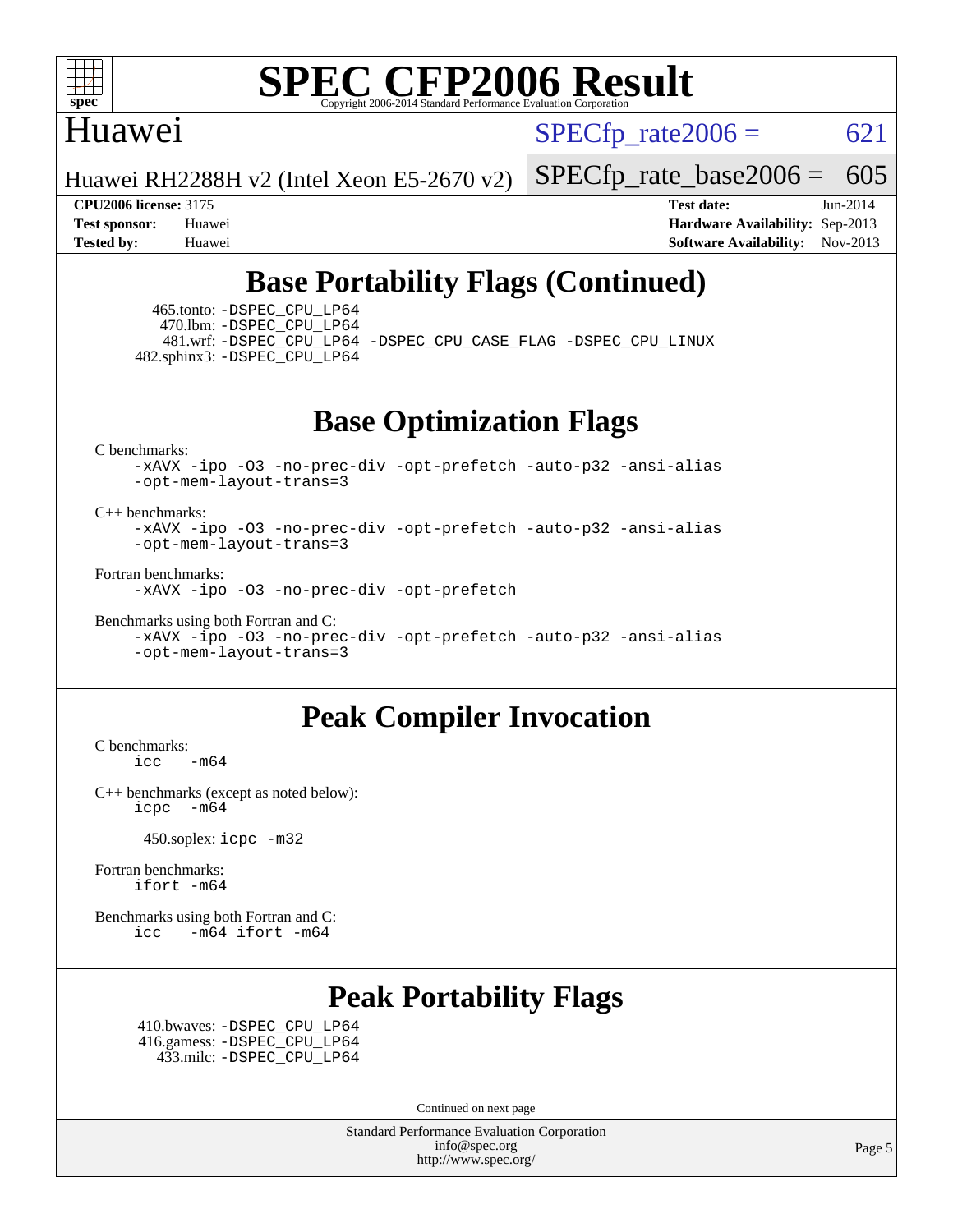

#### Huawei

 $SPECTp\_rate2006 = 621$ 

Huawei RH2288H v2 (Intel Xeon E5-2670 v2)

[SPECfp\\_rate\\_base2006 =](http://www.spec.org/auto/cpu2006/Docs/result-fields.html#SPECfpratebase2006) 605

**[CPU2006 license:](http://www.spec.org/auto/cpu2006/Docs/result-fields.html#CPU2006license)** 3175 **[Test date:](http://www.spec.org/auto/cpu2006/Docs/result-fields.html#Testdate)** Jun-2014 **[Test sponsor:](http://www.spec.org/auto/cpu2006/Docs/result-fields.html#Testsponsor)** Huawei **[Hardware Availability:](http://www.spec.org/auto/cpu2006/Docs/result-fields.html#HardwareAvailability)** Sep-2013 **[Tested by:](http://www.spec.org/auto/cpu2006/Docs/result-fields.html#Testedby)** Huawei **[Software Availability:](http://www.spec.org/auto/cpu2006/Docs/result-fields.html#SoftwareAvailability)** Nov-2013

### **[Peak Portability Flags \(Continued\)](http://www.spec.org/auto/cpu2006/Docs/result-fields.html#PeakPortabilityFlags)**

| 434.zeusmp: -DSPEC_CPU_LP64                                    |  |
|----------------------------------------------------------------|--|
| 435.gromacs: -DSPEC_CPU_LP64 -nofor_main                       |  |
| 436.cactusADM: - DSPEC CPU LP64 - nofor main                   |  |
| 437.leslie3d: -DSPEC CPU LP64                                  |  |
| 444.namd: -DSPEC CPU LP64                                      |  |
| 447.dealII: -DSPEC CPU LP64                                    |  |
| 453.povray: -DSPEC_CPU_LP64                                    |  |
| 454.calculix: -DSPEC CPU LP64 -nofor main                      |  |
| 459.GemsFDTD: -DSPEC CPU LP64                                  |  |
| 465.tonto: -DSPEC CPU LP64                                     |  |
| 470.1bm: - DSPEC CPU LP64                                      |  |
| 481.wrf: -DSPEC CPU_LP64 -DSPEC_CPU_CASE_FLAG -DSPEC_CPU_LINUX |  |
| 482.sphinx3: -DSPEC CPU LP64                                   |  |

### **[Peak Optimization Flags](http://www.spec.org/auto/cpu2006/Docs/result-fields.html#PeakOptimizationFlags)**

```
C benchmarks:
```
 433.milc: [-xAVX](http://www.spec.org/cpu2006/results/res2014q3/cpu2006-20140628-30050.flags.html#user_peakPASS2_CFLAGSPASS2_LDFLAGS433_milc_f-xAVX)(pass 2) [-prof-gen](http://www.spec.org/cpu2006/results/res2014q3/cpu2006-20140628-30050.flags.html#user_peakPASS1_CFLAGSPASS1_LDFLAGS433_milc_prof_gen_e43856698f6ca7b7e442dfd80e94a8fc)(pass 1) [-ipo](http://www.spec.org/cpu2006/results/res2014q3/cpu2006-20140628-30050.flags.html#user_peakPASS2_CFLAGSPASS2_LDFLAGS433_milc_f-ipo)(pass 2) [-O3](http://www.spec.org/cpu2006/results/res2014q3/cpu2006-20140628-30050.flags.html#user_peakPASS2_CFLAGSPASS2_LDFLAGS433_milc_f-O3)(pass 2) [-no-prec-div](http://www.spec.org/cpu2006/results/res2014q3/cpu2006-20140628-30050.flags.html#user_peakPASS2_CFLAGSPASS2_LDFLAGS433_milc_f-no-prec-div)(pass 2) [-opt-mem-layout-trans=3](http://www.spec.org/cpu2006/results/res2014q3/cpu2006-20140628-30050.flags.html#user_peakPASS2_CFLAGS433_milc_f-opt-mem-layout-trans_a7b82ad4bd7abf52556d4961a2ae94d5)(pass 2) [-prof-use](http://www.spec.org/cpu2006/results/res2014q3/cpu2006-20140628-30050.flags.html#user_peakPASS2_CFLAGSPASS2_LDFLAGS433_milc_prof_use_bccf7792157ff70d64e32fe3e1250b55)(pass 2) [-auto-ilp32](http://www.spec.org/cpu2006/results/res2014q3/cpu2006-20140628-30050.flags.html#user_peakCOPTIMIZE433_milc_f-auto-ilp32)

```
470.lbm: basepeak = yes
```
482.sphinx3: basepeak = yes

```
C++ benchmarks:
```
 444.namd: [-xAVX](http://www.spec.org/cpu2006/results/res2014q3/cpu2006-20140628-30050.flags.html#user_peakPASS2_CXXFLAGSPASS2_LDFLAGS444_namd_f-xAVX)(pass 2) [-prof-gen](http://www.spec.org/cpu2006/results/res2014q3/cpu2006-20140628-30050.flags.html#user_peakPASS1_CXXFLAGSPASS1_LDFLAGS444_namd_prof_gen_e43856698f6ca7b7e442dfd80e94a8fc)(pass 1) [-ipo](http://www.spec.org/cpu2006/results/res2014q3/cpu2006-20140628-30050.flags.html#user_peakPASS2_CXXFLAGSPASS2_LDFLAGS444_namd_f-ipo)(pass 2) [-O3](http://www.spec.org/cpu2006/results/res2014q3/cpu2006-20140628-30050.flags.html#user_peakPASS2_CXXFLAGSPASS2_LDFLAGS444_namd_f-O3)(pass 2) [-no-prec-div](http://www.spec.org/cpu2006/results/res2014q3/cpu2006-20140628-30050.flags.html#user_peakPASS2_CXXFLAGSPASS2_LDFLAGS444_namd_f-no-prec-div)(pass 2) [-opt-mem-layout-trans=3](http://www.spec.org/cpu2006/results/res2014q3/cpu2006-20140628-30050.flags.html#user_peakPASS2_CXXFLAGS444_namd_f-opt-mem-layout-trans_a7b82ad4bd7abf52556d4961a2ae94d5)(pass 2) [-prof-use](http://www.spec.org/cpu2006/results/res2014q3/cpu2006-20140628-30050.flags.html#user_peakPASS2_CXXFLAGSPASS2_LDFLAGS444_namd_prof_use_bccf7792157ff70d64e32fe3e1250b55)(pass 2) [-fno-alias](http://www.spec.org/cpu2006/results/res2014q3/cpu2006-20140628-30050.flags.html#user_peakCXXOPTIMIZE444_namd_f-no-alias_694e77f6c5a51e658e82ccff53a9e63a) [-auto-ilp32](http://www.spec.org/cpu2006/results/res2014q3/cpu2006-20140628-30050.flags.html#user_peakCXXOPTIMIZE444_namd_f-auto-ilp32)

447.dealII: basepeak = yes

 450.soplex: [-xAVX](http://www.spec.org/cpu2006/results/res2014q3/cpu2006-20140628-30050.flags.html#user_peakPASS2_CXXFLAGSPASS2_LDFLAGS450_soplex_f-xAVX)(pass 2) [-prof-gen](http://www.spec.org/cpu2006/results/res2014q3/cpu2006-20140628-30050.flags.html#user_peakPASS1_CXXFLAGSPASS1_LDFLAGS450_soplex_prof_gen_e43856698f6ca7b7e442dfd80e94a8fc)(pass 1) [-ipo](http://www.spec.org/cpu2006/results/res2014q3/cpu2006-20140628-30050.flags.html#user_peakPASS2_CXXFLAGSPASS2_LDFLAGS450_soplex_f-ipo)(pass 2) [-O3](http://www.spec.org/cpu2006/results/res2014q3/cpu2006-20140628-30050.flags.html#user_peakPASS2_CXXFLAGSPASS2_LDFLAGS450_soplex_f-O3)(pass 2) [-no-prec-div](http://www.spec.org/cpu2006/results/res2014q3/cpu2006-20140628-30050.flags.html#user_peakPASS2_CXXFLAGSPASS2_LDFLAGS450_soplex_f-no-prec-div)(pass 2) [-opt-mem-layout-trans=3](http://www.spec.org/cpu2006/results/res2014q3/cpu2006-20140628-30050.flags.html#user_peakPASS2_CXXFLAGS450_soplex_f-opt-mem-layout-trans_a7b82ad4bd7abf52556d4961a2ae94d5)(pass 2) [-prof-use](http://www.spec.org/cpu2006/results/res2014q3/cpu2006-20140628-30050.flags.html#user_peakPASS2_CXXFLAGSPASS2_LDFLAGS450_soplex_prof_use_bccf7792157ff70d64e32fe3e1250b55)(pass 2) [-opt-malloc-options=3](http://www.spec.org/cpu2006/results/res2014q3/cpu2006-20140628-30050.flags.html#user_peakOPTIMIZE450_soplex_f-opt-malloc-options_13ab9b803cf986b4ee62f0a5998c2238)

 453.povray: [-xAVX](http://www.spec.org/cpu2006/results/res2014q3/cpu2006-20140628-30050.flags.html#user_peakPASS2_CXXFLAGSPASS2_LDFLAGS453_povray_f-xAVX)(pass 2) [-prof-gen](http://www.spec.org/cpu2006/results/res2014q3/cpu2006-20140628-30050.flags.html#user_peakPASS1_CXXFLAGSPASS1_LDFLAGS453_povray_prof_gen_e43856698f6ca7b7e442dfd80e94a8fc)(pass 1) [-ipo](http://www.spec.org/cpu2006/results/res2014q3/cpu2006-20140628-30050.flags.html#user_peakPASS2_CXXFLAGSPASS2_LDFLAGS453_povray_f-ipo)(pass 2) [-O3](http://www.spec.org/cpu2006/results/res2014q3/cpu2006-20140628-30050.flags.html#user_peakPASS2_CXXFLAGSPASS2_LDFLAGS453_povray_f-O3)(pass 2) [-no-prec-div](http://www.spec.org/cpu2006/results/res2014q3/cpu2006-20140628-30050.flags.html#user_peakPASS2_CXXFLAGSPASS2_LDFLAGS453_povray_f-no-prec-div)(pass 2) [-opt-mem-layout-trans=3](http://www.spec.org/cpu2006/results/res2014q3/cpu2006-20140628-30050.flags.html#user_peakPASS2_CXXFLAGS453_povray_f-opt-mem-layout-trans_a7b82ad4bd7abf52556d4961a2ae94d5)(pass 2) [-prof-use](http://www.spec.org/cpu2006/results/res2014q3/cpu2006-20140628-30050.flags.html#user_peakPASS2_CXXFLAGSPASS2_LDFLAGS453_povray_prof_use_bccf7792157ff70d64e32fe3e1250b55)(pass 2) [-unroll4](http://www.spec.org/cpu2006/results/res2014q3/cpu2006-20140628-30050.flags.html#user_peakCXXOPTIMIZE453_povray_f-unroll_4e5e4ed65b7fd20bdcd365bec371b81f) [-ansi-alias](http://www.spec.org/cpu2006/results/res2014q3/cpu2006-20140628-30050.flags.html#user_peakCXXOPTIMIZE453_povray_f-ansi-alias)

[Fortran benchmarks](http://www.spec.org/auto/cpu2006/Docs/result-fields.html#Fortranbenchmarks):

```
410.bwaves: basepeak = yes 416.gamess: -xAVX(pass 2) -prof-gen(pass 1) -ipo(pass 2) -O3(pass 2)
-no-prec-div(pass 2) -prof-use(pass 2) -unroll2
-inline-level=0 -scalar-rep-
```
Continued on next page